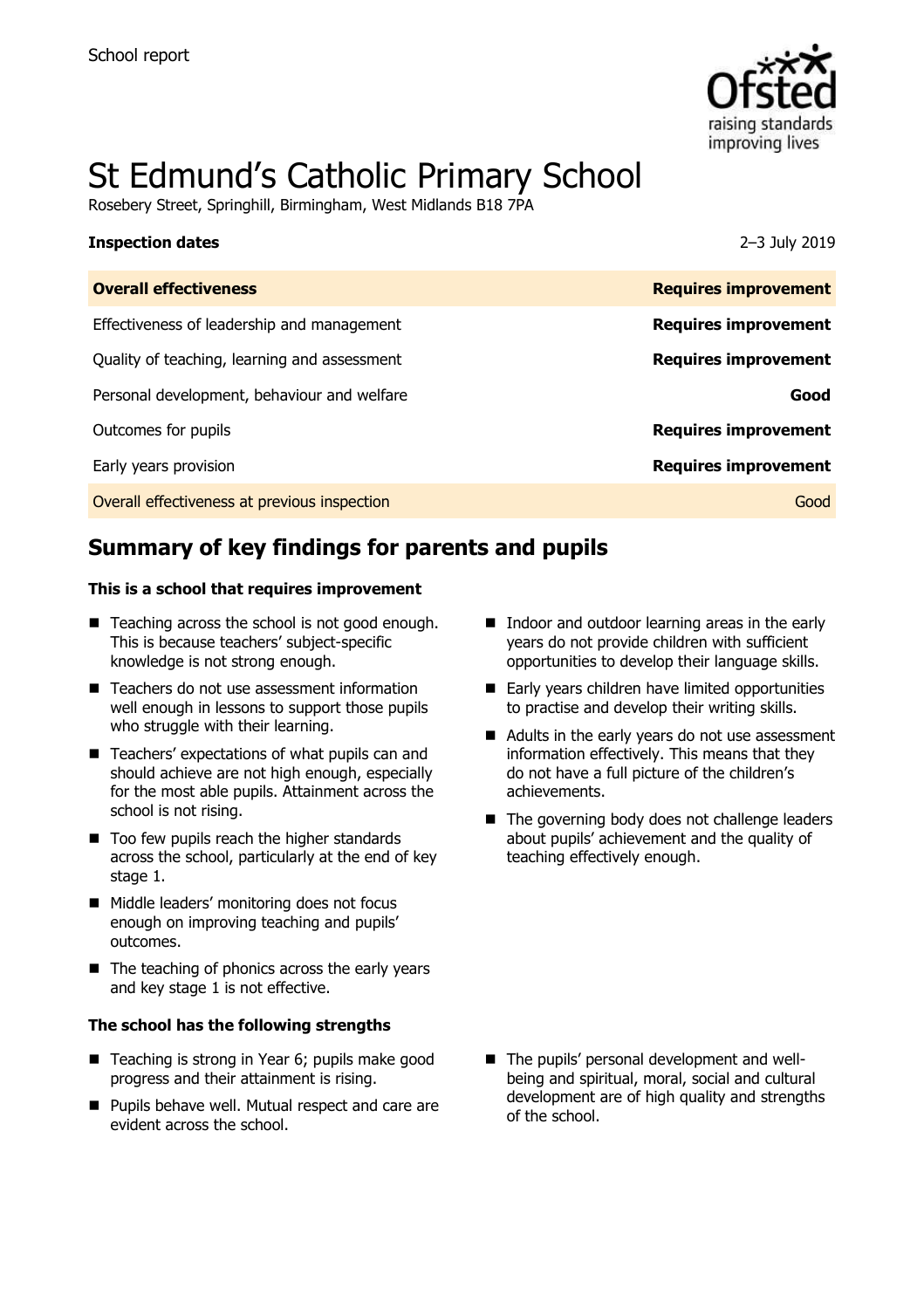

# **Full report**

### **What does the school need to do to improve further?**

- Leaders and governors should ensure that:
	- inconsistencies in the quality of teaching, learning and assessment are eradicated
	- they continue to develop the skills of governors to make sure that they challenge leaders effectively about pupils' achievements and the quality of teaching
	- middle leaders monitor and measure the effectiveness of initiatives they have introduced to improve teaching and outcomes for pupils.
- **IMPROVE THE QUALITY OF TEACHT AND MAKE STATE IN A THE IMAGE IS SET OF THAT I** Improve that:
	- teachers across the school develop strong subject-specific knowledge
	- all staff, including those in the early years, have the necessary subject knowledge and skills to teach phonics effectively
	- teachers' accuracy and use of assessment information are improved to enable them to correct pupils' misconceptions in lessons
	- all teachers have high enough expectations of what pupils are capable of achieving, particularly the most able pupils.
- Improve pupils' attainment and progress, particularly across stage 1.
- Improve the quality of provision in the early years by ensuring that:
	- activities, both indoors and outdoors, support children to develop their use of language
	- children in Reception have more opportunities to write at length
	- teachers assess accurately the progress made by the children and use this information to plan activities to extend children's learning.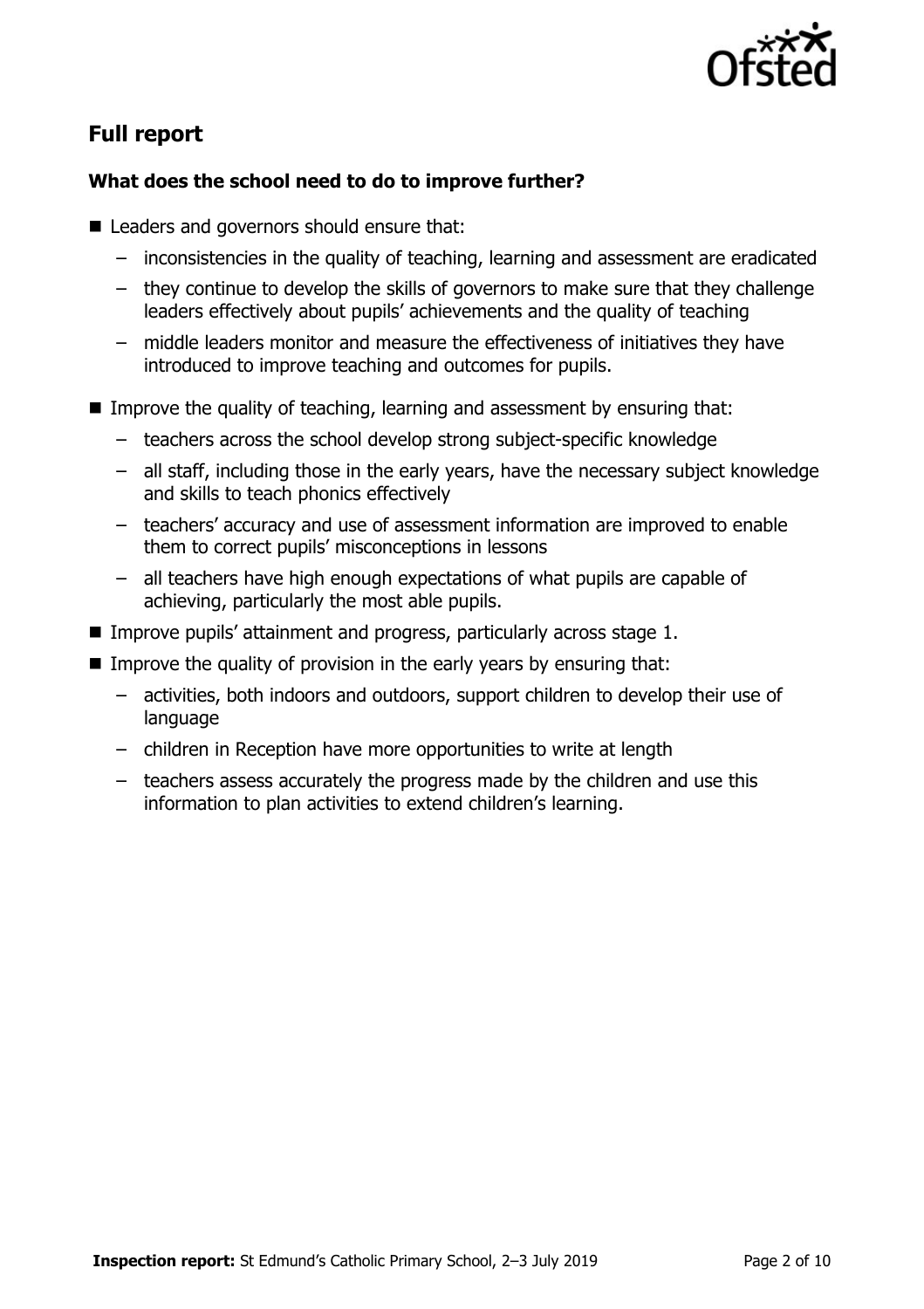

## **Inspection judgements**

### **Effectiveness of leadership and management Requires improvement**

- Since the last inspection in October 2018, leaders and managers have been distracted by unforeseen challenging circumstances and have not focused enough on improving the quality of teaching and learning across the school, particularly in the early years and key stage 1.
- Leaders have taken some effective steps to address the areas for improvement left from the last inspection. For example, leaders have now implemented an effective structure for teaching reading comprehension across the school. They have introduced focused comprehension questions to support teachers with their planning. In some year groups, this information is used well to challenge pupils about their understanding of a text. However, this practice is not consistent in all year groups across the school because leaders do not focus their monitoring enough on measuring the impact of their initiatives on improving the quality of teaching and outcomes for all pupils.
- Since November 2018, leaders and governors have reviewed the way the school plans to spend the pupil premium funding. The school's pupil premium report now considers the barriers to learning for disadvantaged pupils, which enables them to provide additional support for this group of pupils. They have not, however, had enough time to measure the effectiveness of this support to ensure that outcomes for these pupils are improving. Currently, by the end of key stage 2, these pupils make similar progress to that of others in the school. They do not attain as well as other pupils nationally because of wider weaknesses in the quality of teaching.
- Leaders use the physical education and sport premium funding well to enrich the curriculum and to increase pupils' participation in outdoor pursuits, including sporting competitions.
- All pupils experience a broad and balanced curriculum, which is linked to the requirements of the national curriculum. Music has a high profile across the school and all pupils learn a musical instrument in Years 3, 4, 5 and 6. The curriculum is enhanced by a good range of trips, visitors and extra-curricular activities, including sports. Pupils benefit from these events and gain a deeper understanding of the importance of keeping healthy. Although there are some strengths in the curriculum, teaching of the wider curriculum subjects, such as history, geography and design and technology, is not good enough across the school.
- Leaders have received good training and support from Birmingham Education Partnership (BEP) in order to review and develop the school's development plan. Consequently, planning for improvement now focuses sharply on the main priorities for the school.
- Support for pupils with special education needs and/or disabilities (SEND) is increasingly effective. Pupils' needs are identified earlier and addressed in a variety of ways. The range of interventions that are used to help these pupils are now carefully checked so that their effectiveness can be measured. The SEND leader plans an appropriate programme of support for each pupil to enable them to learn alongside their peers.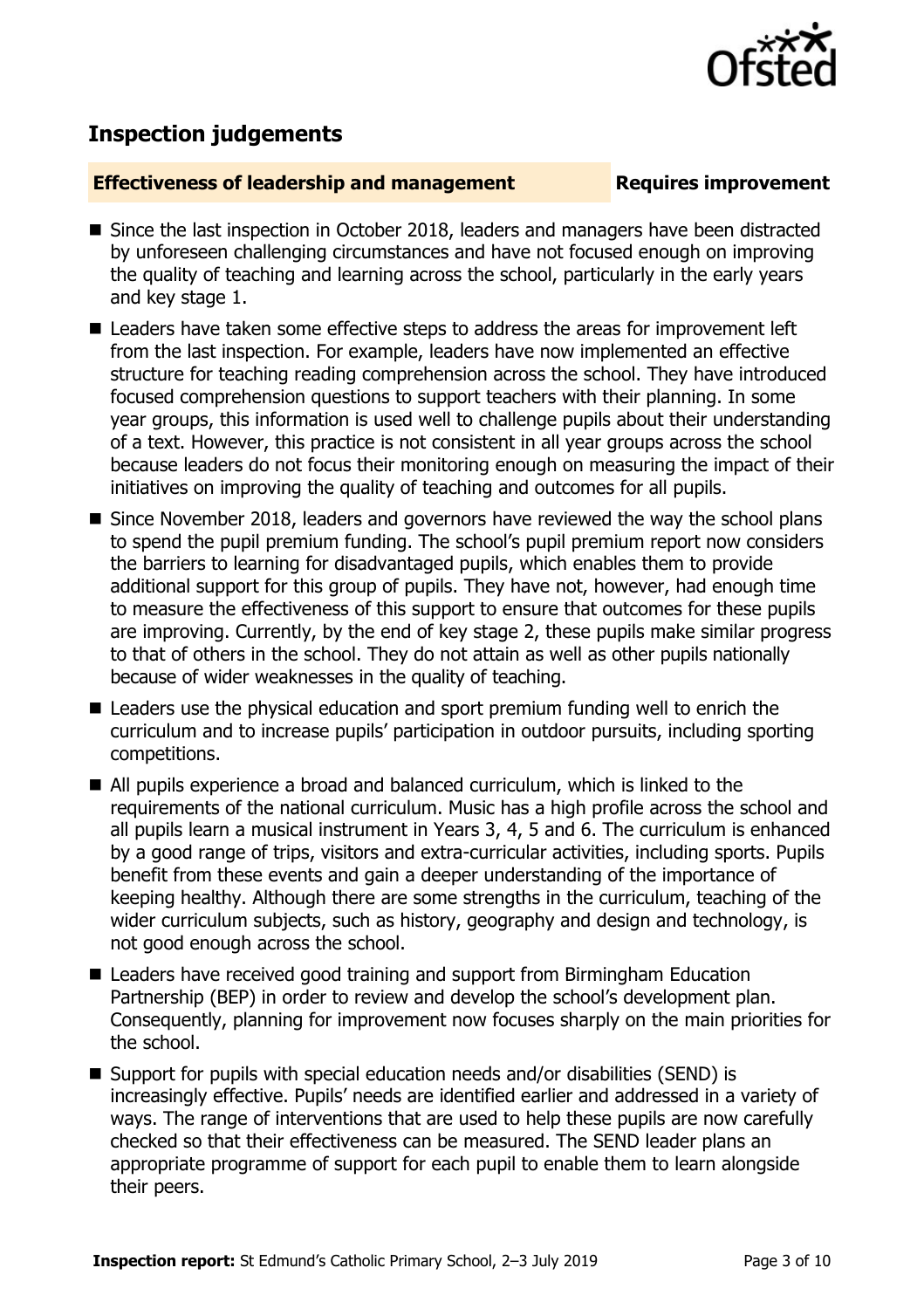

- As a result of the school's work to teach fundamental British values, pupils have a welldeveloped understanding of respect, tolerance, individual liberty, the rule of law and the important part these values play in modern Britain.
- The diocese and BEP have provided effective support to the school since the previous inspection.

### **Governance of the school**

Governors are very supportive of the school. They have worked with external agencies and BEP to review and improve their practice. They have carried out a skills audit to identify their strengths and areas for development and have used this information to identify and complete relevant training, such as how to challenge leaders effectively. They now have a more realistic understanding of the school's current position and are beginning to play a greater role in holding the school to account. However, these recent changes have been over a short period of time and, therefore, they are not yet able to demonstrate that their actions are having a significant impact on challenging leaders to improve the quality of teaching and outcomes for the pupils.

### **Safeguarding**

- The arrangements for safeguarding are effective.
- There is a strong culture of keeping pupils safe at the school. Staff receive regular training and are familiar with the procedures to follow should they have concerns about a pupil.
- Safer recruitment processes are secure, ensuring that only suitable people are employed to work with pupils.
- **Pupils say they feel safe in school and have someone to talk to if something is** worrying them. Leaders have implemented clear programmes to teach pupils about personal and internet safety. Parents and carers agree with this view, with most saying that their children are well looked after in school.

### **Quality of teaching, learning and assessment Requires improvement**

- The quality of teaching, learning and assessment is not effective enough. This is because teachers do not use assessment information well enough to identify and support pupils in overcoming the misconceptions they have in lessons. Some pupils struggle and become disengaged in their learning.
- Teachers do not have sufficiently high expectations of what pupils can and should achieve. At times, set work does not match the ability of the pupils or challenge them effectively. Not enough pupils across the school attain as well as they should.
- Teaching is not yet helping all pupils to make good progress. This is because teachers do not have the correct subject-specific knowledge. Too many pupils are taught incorrectly. For example, in a lesson observed by an inspector, children were taught that when writing a plural word, just add an 's'. In other lessons, teachers did not have a thorough enough understanding of the skills they should be teaching in their year group. Pupils do not learn the appropriate skills and knowledge they need and this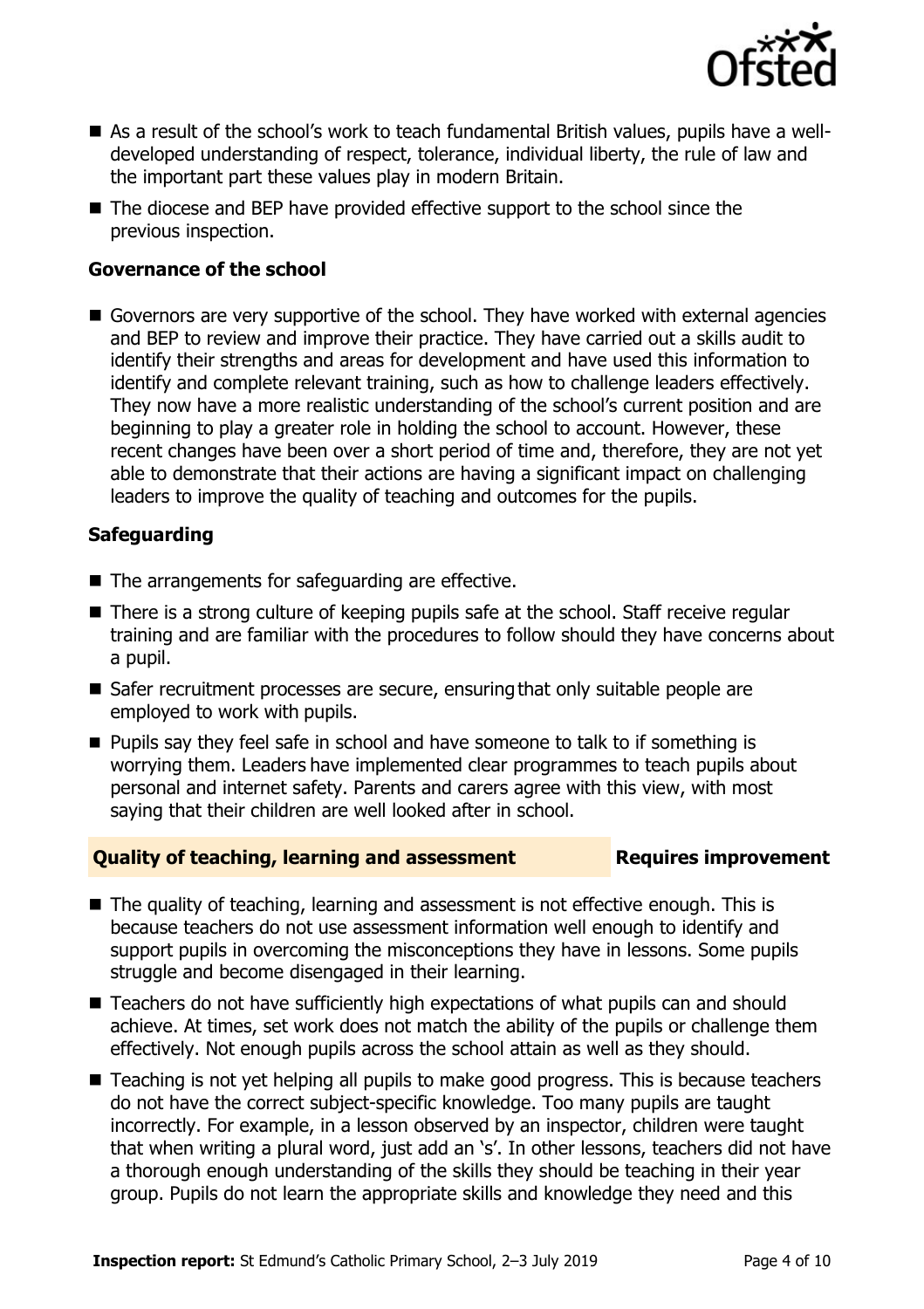

slows their progress.

- The teaching of phonics varies across the school. Some adults use the correct vocabulary and encourage pupils to do the same. However, not all staff have the subject-specific knowledge and skills they need to help pupils develop their phonics knowledge securely. Adults do not identify pupils' mistakes and some pupils are not moved on as quickly as they could be. This reduces the progress many pupils make with their reading.
- There has been an improvement in the teaching of mathematics over the past year. There is now a more consistent approach to the teaching of problem solving. Books looked at during the inspection demonstrated that there was increasing evidence that pupils are given more opportunities to apply and practise these skills.
- Handwriting skills are taught consistently by teachers. As a result, most pupils have a clear and legible handwriting style.

### **Personal development, behaviour and welfare Good**

### **Personal development and welfare**

- The school's work to promote pupils' personal development and welfare is a strength of the school. There are excellent relationships between adults and pupils and staff work hard to meet individual needs and they demonstrate a high regard for pupils' welfare.
- Pupils have good spiritual, moral and cultural understanding. The Christian values of the school, such as 'faithfulness and integrity, dignity and compassion, humility and gentleness, truth and justice, forgiveness and mercy', shine through all aspects of the school's work. Pupils know the difference between right and wrong and value each other equally.
- **Pupils walk around school in an orderly manner and inspectors observed very** courteous and friendly behaviour. Pupils take care of each other. They are extremely polite, well-mannered and work well together and treat each other with respect.
- **Pupils trust the adults in school to keep them safe. They say that bullying is rare and** talk confidently about what to do if they see it taking place and who to speak to if they have any concerns. Pupils are taught how to keep safe online, both in and out of school.
- Pupils who attend the school's breakfast and after-school clubs are well looked after and have access to a range of activities. They socialise exceptionally well with adults and each other.

### **Behaviour**

- Behaviour in classrooms and around the school is good. Children settle down quickly and work hard in lessons most of the time. Occasionally, when teaching does not engage them fully, they concentrate less well.
- **Pupils have a good understanding of what acceptable behaviour is. They clearly** understand the consequences if their behaviour does not meet the school's expectations. They enjoy each other's company at breaktimes and understand the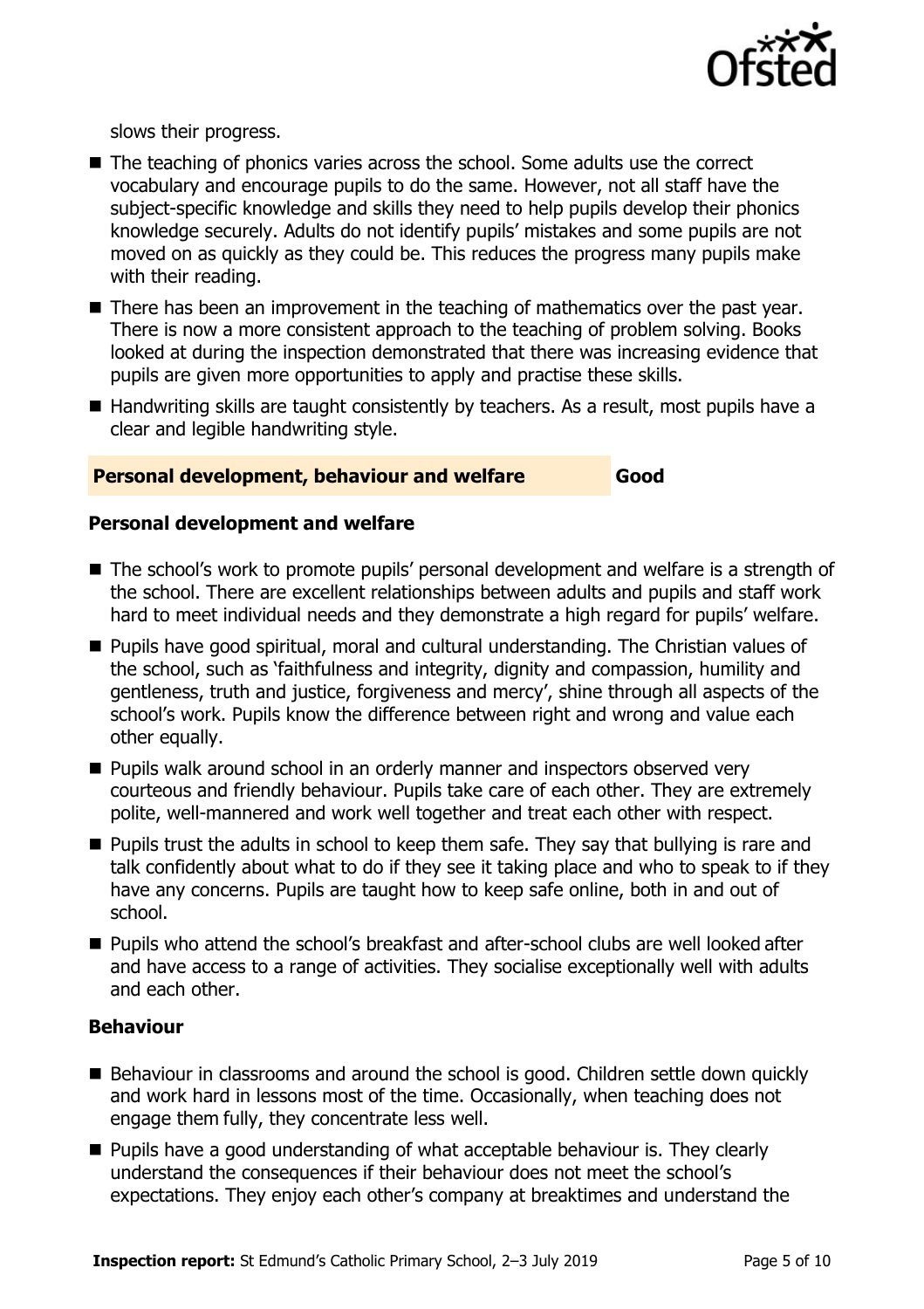

importance of eating healthy snacks and drinking water.

■ The school has made a concerted effort to improve pupils' attendance in the past year and attendance rates have improved significantly. Initiatives, such as first-day calling and constant communication with parents through letters home, have been effective in improving attendance and punctuality. Current attendance is broadly in line with the national average.

### **Outcomes for pupils Requires improvement**

- The inconsistencies in the quality of teaching across the school holds some pupils back from attaining as well as they should. For example, some pupils do not receive enough good teaching to help them make good progress. Not enough pupils achieve the higher standard at the end of Year 2.
- Inspectors' scrutiny of pupils' work shows that the expectations of the progress that pupils should make are not high enough. Attainment across the school is not rising and too many pupils are still not reaching the attainment expected for their age.
- Attainment at the end of key stage 2 in reading, writing and mathematics, at the expected and higher standard, has generally been below the national average for three years. Although the proportion reaching the expected standard and the higher standard has increased in reading and mathematics over this period, the proportion reaching the higher standard in writing has remained too low.
- As a result of stronger teaching in Year 6, current pupils are making better progress and, attainment in Year 6 this year looks stronger. These pupils are better prepared for the next stage of their education.
- Inconsistencies in the teaching of phonics have meant that the proportion of pupils reaching the expected standard in the Year 1 phonics screening check, in 2019, is below the national average.
- Interventions are used effectively to support pupils with SEND and these pupils make strong rates of progress from their individual starting points.

### **Early years provision**

- School assessment information shows that by the end of Reception in 2019, the proportion of children achieving a good level of development was just below that seen nationally. Although children are now being prepared more effectively for life in Year 1, too few children make strong enough progress.
- Teaching across the early years is not always effective. Adults do not have a clear enough understanding of how important knowledge and skills develop across the early years curriculum. Therefore, lessons become confusing and children do not make the progress they are capable of. This was particularly evident in the Reception class, where children were asked to estimate and measure objects using cubes, string and pencils. This was too difficult for the children and they did not have the prior understanding to support their learning.
- The teaching of phonics skills, which begins in Nursery, is not effective enough. Some adults do not have the subject knowledge to ensure that letters and the sounds that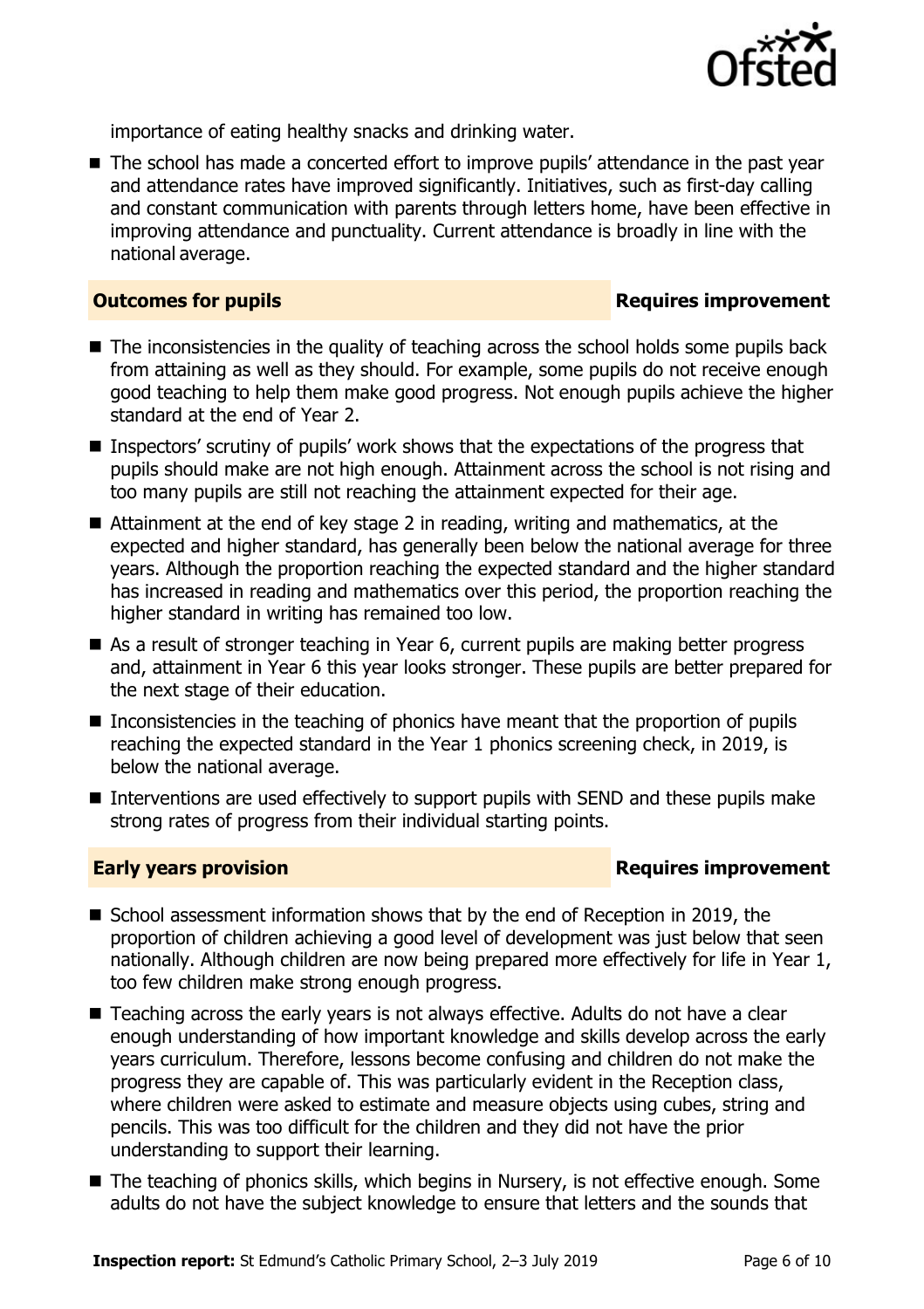

they make are taught correctly. At times, children become confused between letter sounds and their names. This hinders their writing skills.

- Adults do not use assessment information well enough and do not identify the next steps the children need to take in their learning. As a result, children's progress slows.
- Children in the Reception class practise their handwriting regularly throughout the week and many of them can form their letters correctly. However, they do not get the opportunity to apply these skills often enough. The progress of some children is inhibited because the activities that they are asked to complete limit the amount they can write.
- Language skills are not developed well enough across the early years. The indoor and outdoor environments lack opportunities for children to engage in role play or imaginative or creative activities. Therefore, children have limited opportunities to practise their language skills.
- Current early years leaders have a clear understanding of the strengths and weaknesses across the early years and effective plans are in place to address the weaknesses identified in teaching.
- Leaders have introduced reading journals for all children across the early years and information about children's learning and experiences of reading are now shared with parents.
- Children work and play in a safe, secure environment. They are well cared for, engage well with activities and work happily with adults. At times, when teaching does not meet their needs or engage them, their behaviour can become disruptive and boisterous.
- Additional funding is used to support disadvantaged children effectively and, in 2019, more of these children achieved a good level of development by the end of Reception.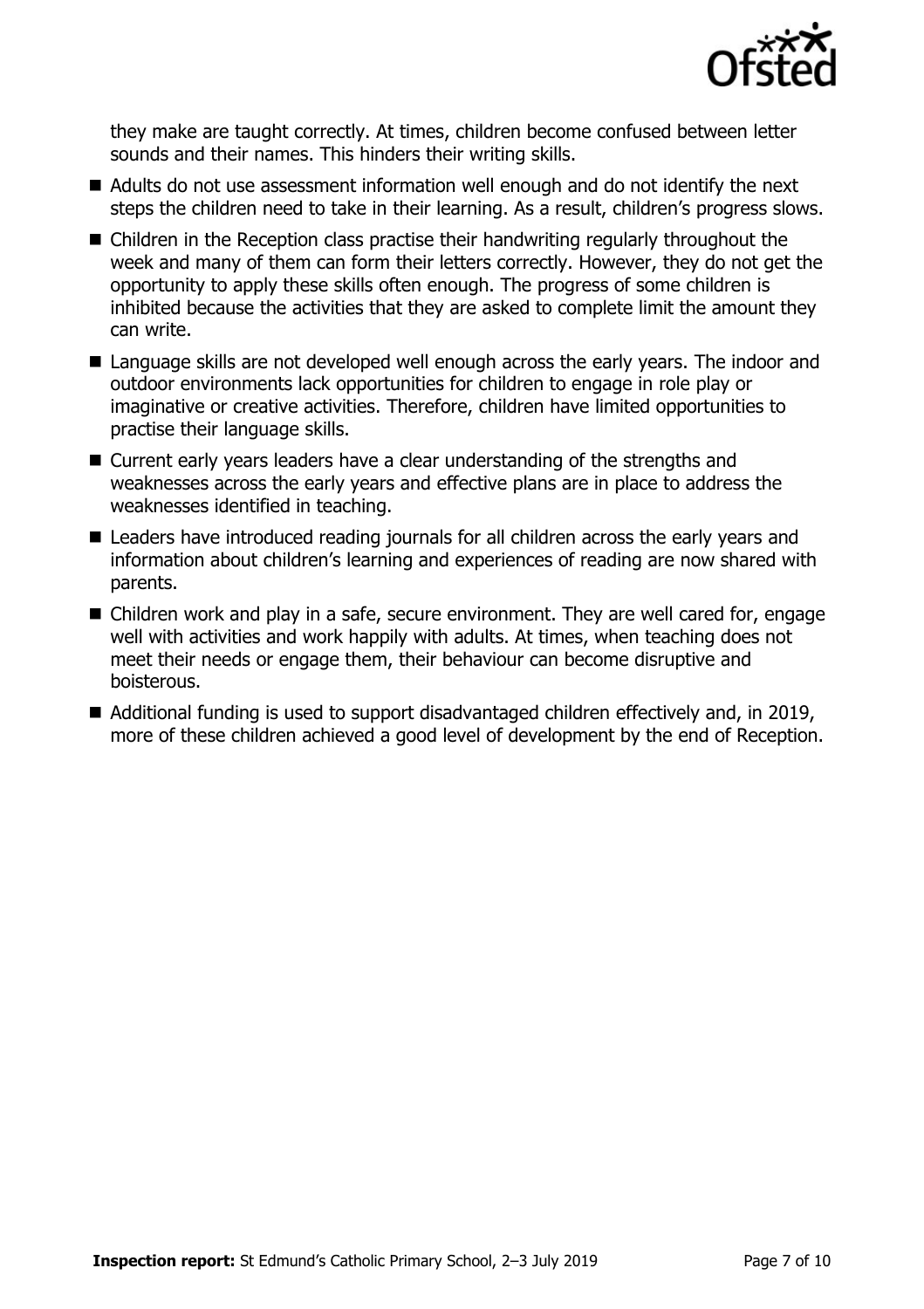

# **School details**

| Unique reference number | 103440     |
|-------------------------|------------|
| Local authority         | Birmingham |
| Inspection number       | 10086942   |

This inspection of the school was carried out under section 5 of the Education Act 2005.

| Type of school                      | Primary                              |
|-------------------------------------|--------------------------------------|
| School category                     | Voluntary aided                      |
| Age range of pupils                 | 3 to 11                              |
| <b>Gender of pupils</b>             | Mixed                                |
| Number of pupils on the school roll | 245                                  |
| Appropriate authority               | The governing body                   |
| Chair                               | Maja Szeliga                         |
| <b>Headteacher</b>                  | Mary O'Friel (executive headteacher) |
| Telephone number                    | 01215 237274                         |
| Website                             | www.stedmund.bham.sch.uk             |
| <b>Email address</b>                | enquiry@stedmund.bham.sch.uk         |
| Date of previous inspection         | 17 October 2018                      |

### **Information about this school**

- The school is smaller than the average-sized primary school.
- The proportion of disadvantaged pupils is above the national average.
- The proportion of pupils who speak English as an additional language is well above the national average.
- The proportion of pupils with SEND is above the national average.
- The school runs a before- and after-school club for pupils each day.
- The school is federated with another local Catholic primary school. There is one executive headteacher for the two schools. In each school there is a head of school. The two schools share one governing body.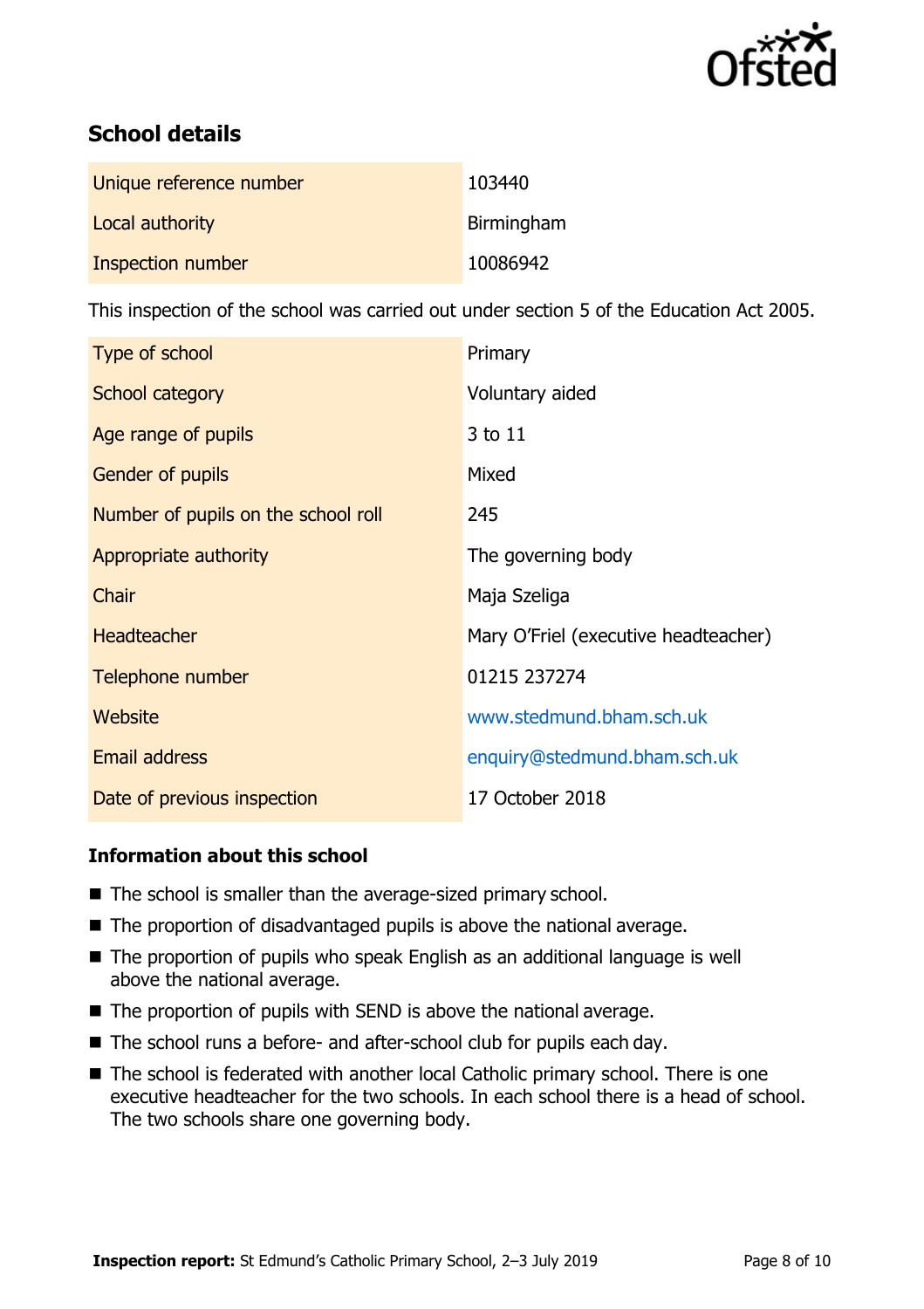

# **Information about this inspection**

- Inspectors observed teaching and learning in all year groups. Some of the observations were undertaken jointly with senior leaders.
- Inspectors looked at work in pupils' books alongside middle and senior leaders.
- An inspector met with four members of the governing body.
- An inspector met with the school improvement partner who was representing BEP and held a telephone conversation with a representative from the diocese.
- A range of documents were scrutinised, including the school's self-evaluation document, improvement plans, records of checks on teaching and learning, and attendance and safeguarding information.
- **Inspectors met formally with a group of pupils, spoke informally to pupils in lessons** and listened to pupils read. Inspectors also took account of the 69 responses to Ofsted's online pupil questionnaire.
- Inspectors also took account of the 24 responses to Ofsted's online staff questionnaire.
- **Inspectors considered the views of parents by meeting informally at the start of the** school day and through the 13 responses to Ofsted's online questionnaire, Parent View.

### **Inspection team**

Kerry Rochester, lead inspector **Canadia** Ofsted Inspector

**Gareth Morgan Community Construction Construction Construction Construction Construction Construction Construction**